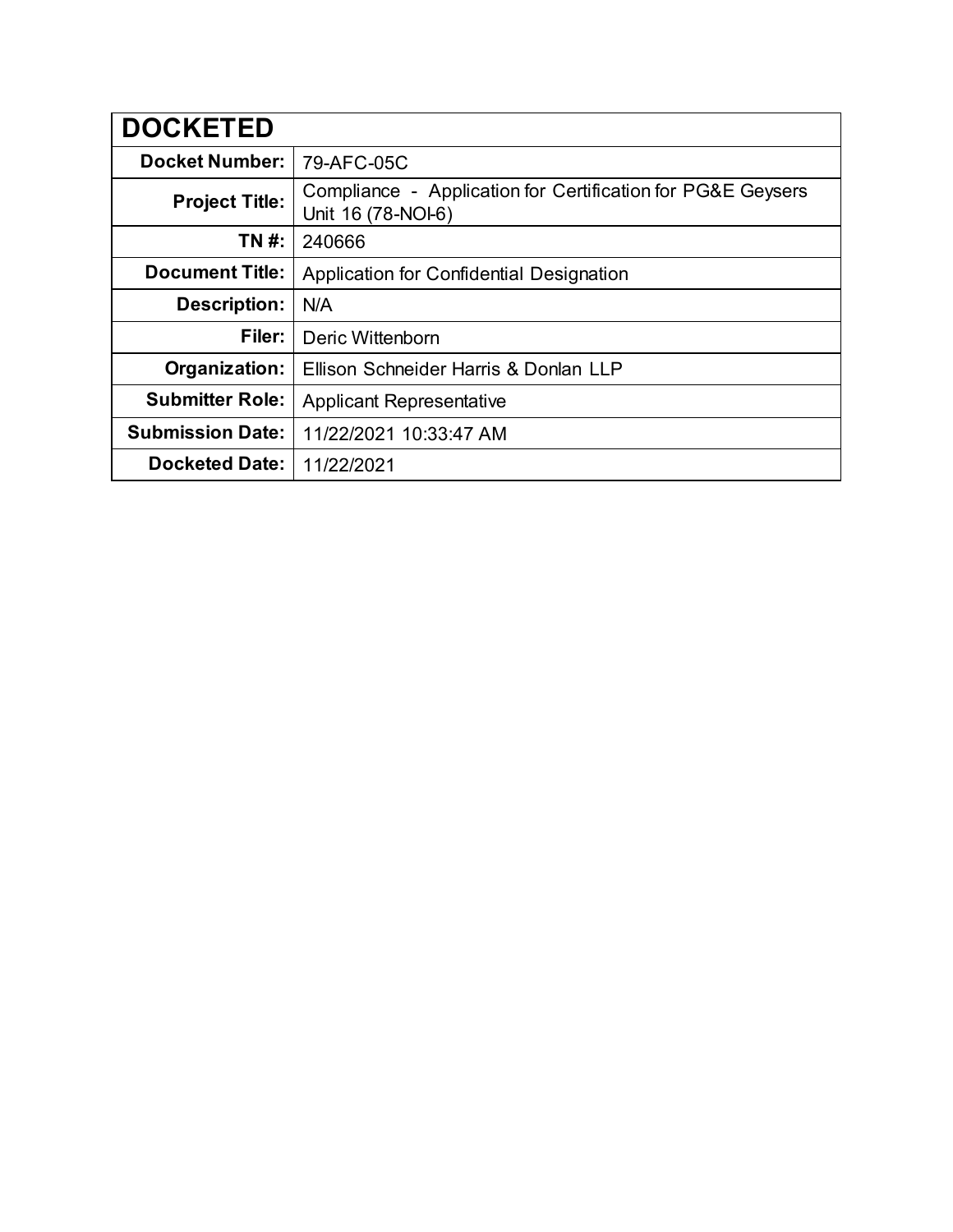

November 19, 2021

## *Submitted via e-filing*

Drew Bohan Executive Director California Energy Commission 1516 Ninth Street Sacramento, CA 95814

> Re: Application for Confidential Designation Geysers Unit 3, Sonoma (80-AFC-1C) Geysers Unit 16, Quicksilver (79-AFC-5C) Geysers Unit 17, Lakeview (79-AFC-1C) Geysers Unit 18, Socrates (79-AFC-3C) Geysers Unit 19, Calistoga (81-AFC-1C) Geysers Unit 20, Grant (82-AFC-1C)

Dear Mr. Bohan:

Pursuant to Sections 2501 *et seq.*, of Title 20 of the California Code of Regulations, Geysers Power Company, LLC, the project owner of the above-listed Commission certified projects (the "Applicant" or "GPC"), hereby submits this *Application for Confidential Designation* for certain detailed information relating to the recommissioning and inspection of the fire protection systems for the above listed GPC power plants (the "Projects").

Please feel free to contact us at (916) 447-2166 should you have any questions or require additional information. Thank you.

Sincerely,

Close K. Maxwell

Chase K. Maxwell Ellison Schneider Harris & Donlan LLP

Attorneys for Geysers Power Company, LLC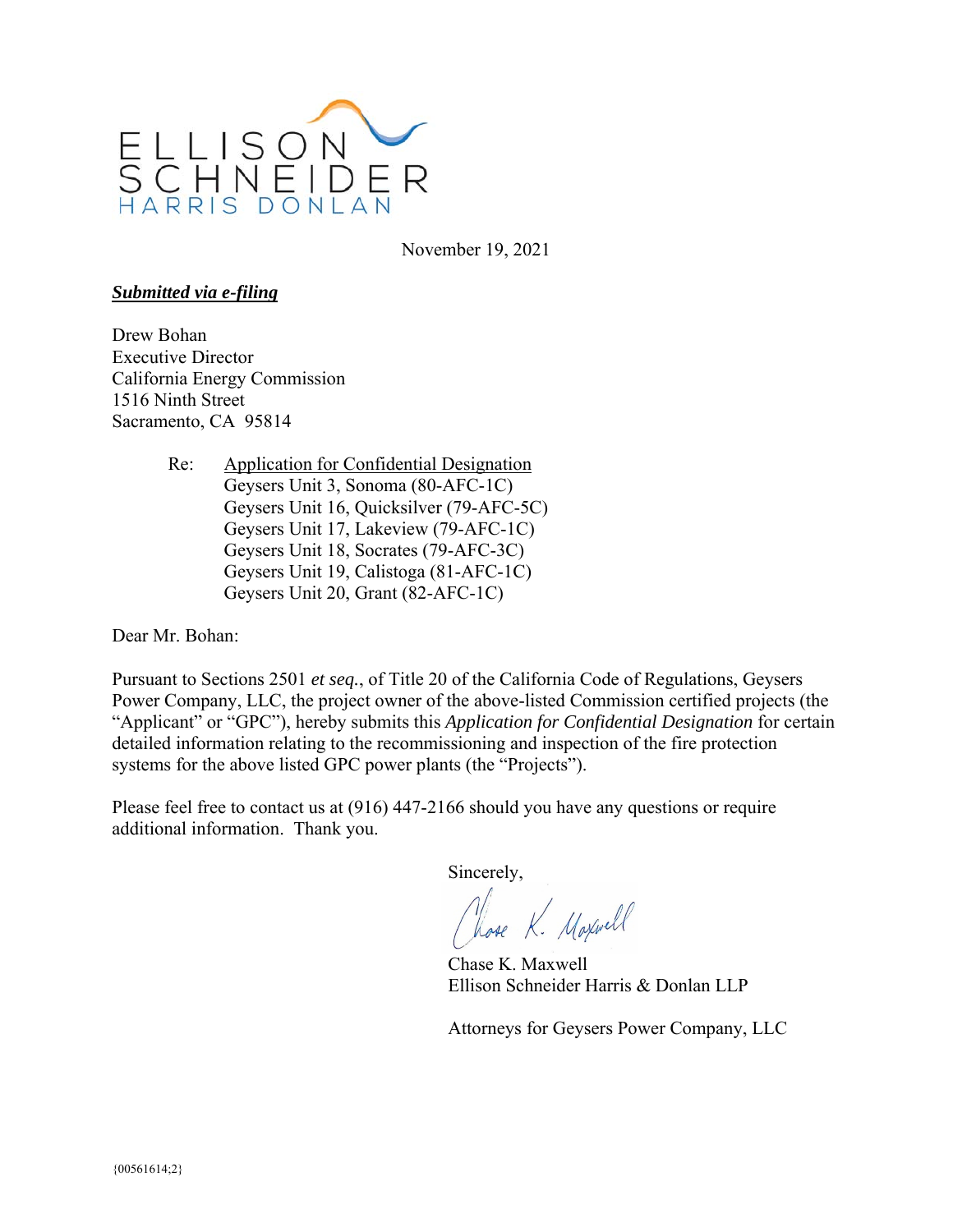## **GEYSERS POWER COMPANY, LLC APPLICATION FOR CONFIDENTIAL DESIGNATION**

**Geysers Unit 3, Sonoma (80-AFC-1C) Geysers Unit 16, Quicksilver (79-AFC-5C) Geysers Unit 17, Lakeview (79-AFC-1C) Geysers Unit 18, Socrates (79-AFC-3C) Geysers Unit 19, Calistoga (81-AFC-1C) Geysers Unit 20, Grant (82-AFC-1C)** 

*1. Specifically indicate those parts of the record which should be kept confidential.*

*a. Title, date, and description (including number of pages) of the information or data for which you request confidential designation.* 

Geysers Power Company, LLC (the "Applicant" or "GPC") seeks confidential designation for documents detailing the design and conditions of the fire protection systems ("FPS") at the six California Energy Commission ("Commission") jurisdictional geothermal power plants referenced above, hereinafter the "Projects."

Pursuant to the Settlement Agreement and Release between the Commission and GPC, which was approved at the Commission's November 16, 2020 meeting, the Final Decisions for the Projects were collectively amended and augmented with new terms and conditions provided as Exhibit A to the Settlement Agreement and Release ("New Conditions").<sup>1</sup> These New Conditions require GPC to periodically submit information to the Energy Commission detailing the ongoing recommissioning and the present conditions of the fire protection and fire alarm systems at the Projects. Consistent with the New Conditions, GPC has worked, and will continue to work, cooperatively with Commission staff to provide monthly updates on the actions taken and planned to recommission the Projects' fire protection and prevention systems.

With this application, GPC requests confidential designation for the records listed in the table below, which are referred to hereafter as the *Confidential FPS Information*.

| <b>Title</b>                    | Date | <b>Description</b>                      | # of Pages |
|---------------------------------|------|-----------------------------------------|------------|
| October 2021 Monthly            |      | Nov. 10, Confidential Appendix A to the |            |
| Recommissioning Report for      | 2021 | monthly report details ongoing          |            |
| Geysers Power Company, LLC      |      | FPS maintenance and                     |            |
| plants: Geysers Unit 3, Sonoma  |      | construction activities at the          |            |
| (80-AFC-01C); Geysers Unit 17,  |      | Projects.                               |            |
| Lake View (79-AFC-01C); Geysers |      |                                         |            |
| Unit 18, Socrates (79-AFC-03C); |      |                                         |            |
| Geysers Unit 19, Calistoga (81- |      |                                         |            |

<sup>&</sup>lt;sup>1</sup> On May 25, 2018, GPC previously submitted an application for confidential designation for records associated with the fire protection and suppression systems.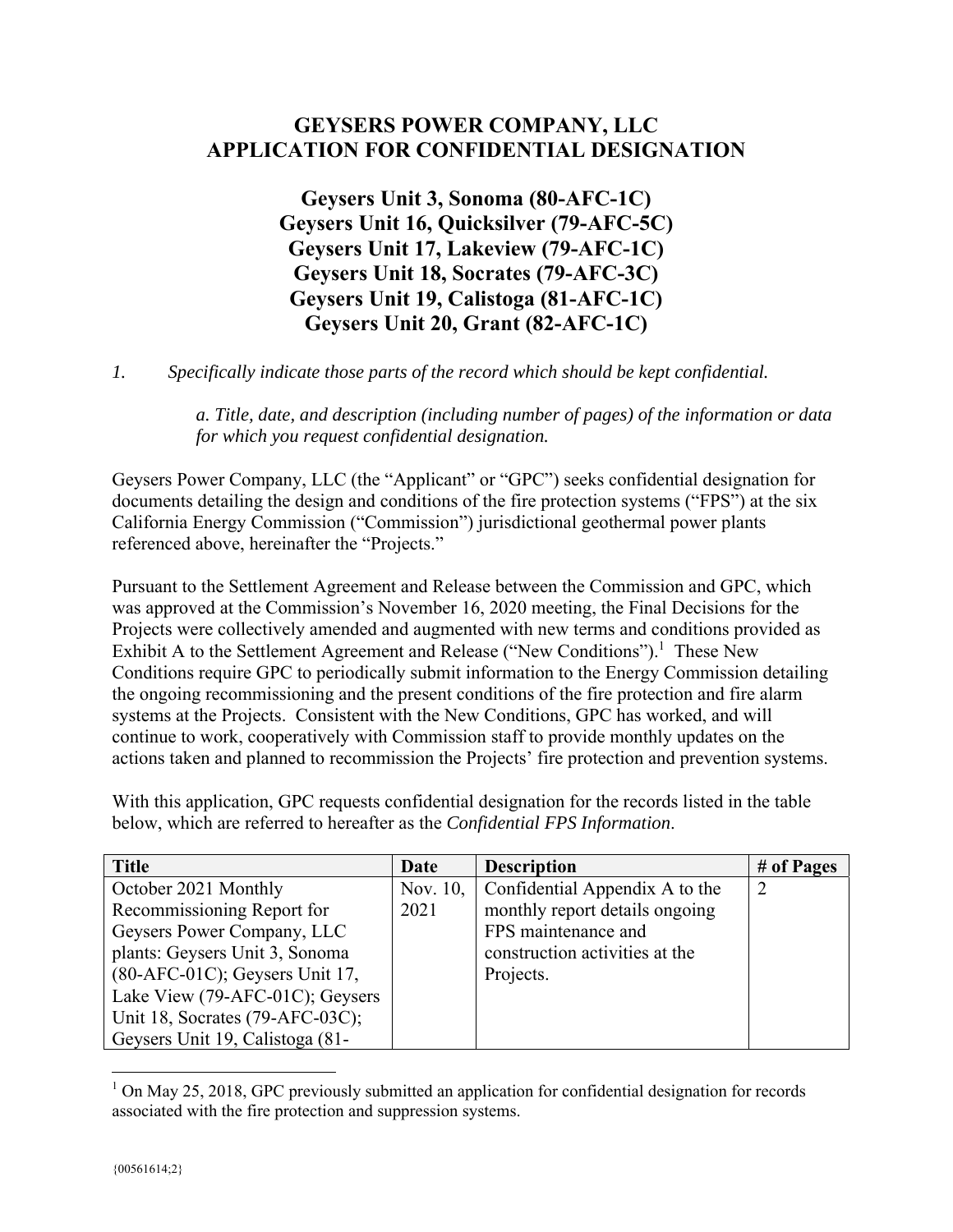| <b>Title</b>                       | <b>Date</b> | <b>Description</b>                                                   | # of Pages     |
|------------------------------------|-------------|----------------------------------------------------------------------|----------------|
| AFC-01C); and Geysers Unit 20,     |             |                                                                      |                |
| Grant (82-AFC-01C),                |             |                                                                      |                |
| CONFIDENTIAL APPENDIX A            |             |                                                                      |                |
| October 2021 Monthly               | Nov. 10,    | Confidential Appendix B to the                                       | $\overline{2}$ |
| Recommissioning Report for         | 2021        | monthly report provides the Fire                                     |                |
| Geysers Power Company, LLC         |             | <b>System Recommissioning</b>                                        |                |
| plants: Geysers Unit 3, Sonoma     |             | schedule for these tasks at the                                      |                |
| $(80-AFC-01C)$ ; Geysers Unit 17,  |             | Projects.                                                            |                |
| Lake View (79-AFC-01C); Geysers    |             |                                                                      |                |
| Unit 18, Socrates (79-AFC-03C);    |             |                                                                      |                |
| Geysers Unit 19, Calistoga (81-    |             |                                                                      |                |
| AFC-01C); and Geysers Unit 20,     |             |                                                                      |                |
| Grant (82-AFC-01C),                |             |                                                                      |                |
| CONFIDENTIAL APPENDIX B            |             |                                                                      |                |
| Letter to Eric Veerkamp from       | Nov. 12,    | The letter provides corrective                                       | $\overline{4}$ |
| Chase K. Maxwell, Re: Fire         | 2021        | actions for findings in the                                          |                |
| Protection-4 Submittal of Q3 2021  |             | concurrently submitted                                               |                |
| ITM Reports, Geysers Power         |             | Inspection, Testing and                                              |                |
| Company LLC plants: Geysers Unit   |             | Maintenance ("ITM") reports and                                      |                |
| 3, Sonoma (80-AFC-01C); Geysers    |             | alarm inspection reports                                             |                |
| Unit 16, Quicksilver (79-AFC-      |             | conducted during the third quarter                                   |                |
| 05C); Geysers Unit 17, Lake View   |             | of 2021.                                                             |                |
| (79-AFC-01C); Geysers Unit 18,     |             |                                                                      |                |
| Socrates (79-AFC-03C); Geysers     |             |                                                                      |                |
| Unit                               |             |                                                                      |                |
| 19, Calistoga $(81-AFC-01C)$ ; and |             |                                                                      |                |
| Geysers Unit 20, Grant (82-AFC-    |             |                                                                      |                |
| 01C                                |             |                                                                      |                |
| Fire Alarm and Life Safety System  | Aug.30,     | The document reports results of                                      | 27             |
| Inspection Certificate for Calpine | 2021*       | the inspection and provides other                                    |                |
| 10350 (Sonoma) Unit 3              |             | details regarding the location and                                   |                |
|                                    |             | features of the fire alarm and life                                  |                |
|                                    |             | safety system                                                        |                |
| Deluge Sprinkler Systems Water     | Aug. 25,    | The document reports results of                                      | $\overline{4}$ |
| Spray Quarterly and Annual Report  | 2021*       | the third quarter inspection and                                     |                |
| for Calpine 10350 (Sonoma) Unit 3  |             | provides other details regarding<br>the location and features of the |                |
|                                    |             | FPS.                                                                 |                |
| Pre-Action Fire Sprinkler System   | Aug. 25,    | The document reports results of                                      | 3              |
| Quarterly and Annual Report for    | 2021*       |                                                                      |                |
| Calpine 10350 (Sonoma) Unit 3      |             | the third quarter inspection and<br>provides other details regarding |                |
|                                    |             | the location and features of the                                     |                |
|                                    |             | FPS.                                                                 |                |
| Wet Pipe Fire Sprinkler System     | Aug. 25,    | The document reports results of                                      | $\overline{3}$ |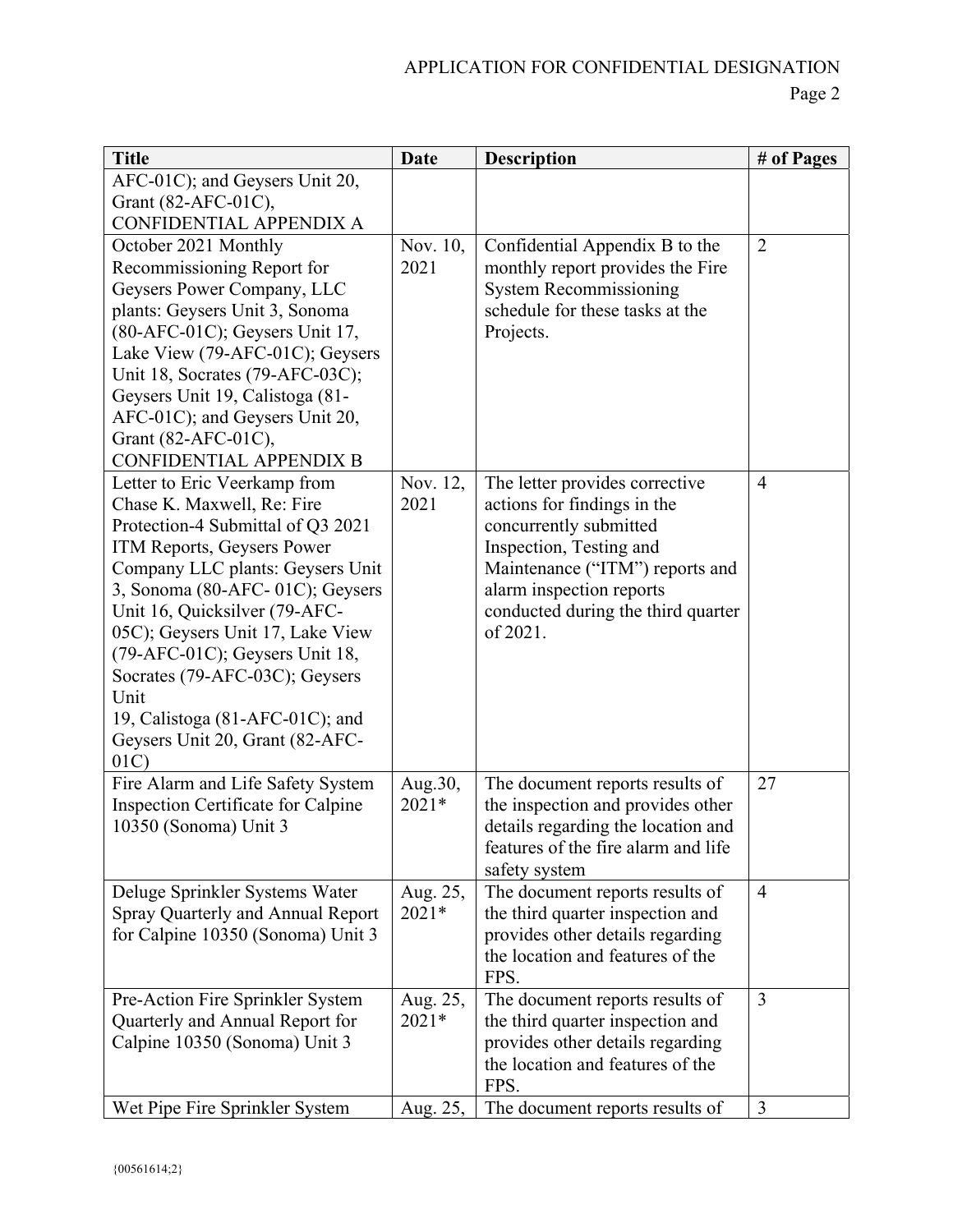| <b>Title</b>                                                                                                      | <b>Date</b>         | <b>Description</b>                                                                                                                                                  | # of Pages     |
|-------------------------------------------------------------------------------------------------------------------|---------------------|---------------------------------------------------------------------------------------------------------------------------------------------------------------------|----------------|
| Quarterly and Annual Report for<br>Calpine 10350 (Sonoma) Unit 3                                                  | $2021*$             | the third quarter inspection and<br>provides other details regarding<br>the location and features of the<br>FPS.                                                    |                |
| Fire Alarm and Life Safety System<br>Inspection Certificate for Calpine<br>10350 (Quicksilver) Unit 16            | Aug. 26,<br>2021*   | The document reports results of<br>the inspection and provides other<br>details regarding the location and<br>features of the fire alarm and life<br>safety system. | 10             |
| Deluge Sprinkler Systems Water<br>Spray Quarterly and Annual Report<br>for Calpine 10350 (Quicksilver)<br>Unit 16 | Aug. 25,<br>2021*   | The document reports results of<br>the third quarter inspection and<br>provides other details regarding<br>the location and features of the<br>FPS.                 | $\overline{4}$ |
| Wet Pipe Fire Sprinkler System<br>Quarterly and Annual Report for<br>Calpine 10350 (Quicksilver) Unit<br>16       | Aug. 25,<br>2021*   | The document reports results of<br>the third quarter inspection and<br>provides other details regarding<br>the location and features of the<br>FPS.                 | $\overline{3}$ |
| Fire Alarm and Life Safety System<br>Inspection Certificate for Calpine<br>10350 (Lakeview) Unit 17               | Aug. 27,<br>$2021*$ | The document reports results of<br>the inspection and provides other<br>details regarding the location and<br>features of the fire alarm and life<br>safety system. | 11             |
| Deluge Sprinkler Systems Water<br>Spray Quarterly and Annual Report<br>for Calpine 10350 (Lakeview) Unit<br>17    | Aug. 25,<br>$2021*$ | The document reports results of<br>the third quarter inspection and<br>provides other details regarding<br>the location and features of the<br>FPS.                 | $\overline{4}$ |
| Wet Pipe Fire Sprinkler System<br>Quarterly and Annual Report for<br>Calpine 10350 (Lakeview) Unit 17             | Aug. 25,<br>2021*   | The document reports results of<br>the third quarter inspection and<br>provides other details regarding<br>the location and features of the<br>FPS.                 | $\overline{3}$ |
| Fire Alarm and Life Safety System<br>Inspection Certificate for Calpine<br>10350 (Socrates) Unit 18               | Aug. 31,<br>$2021*$ | The document reports results of<br>the inspection and provides other<br>details regarding the location and<br>features of the fire alarm and life<br>safety system. | 10             |
| Deluge Sprinkler Systems Water<br>Spray Quarterly and Annual Report<br>for Calpine 10350 (Socrates) Unit<br>18    | Aug. 25,<br>2021*   | The document reports results of<br>the third quarter inspection and<br>provides other details regarding<br>the location and features of the                         | 5              |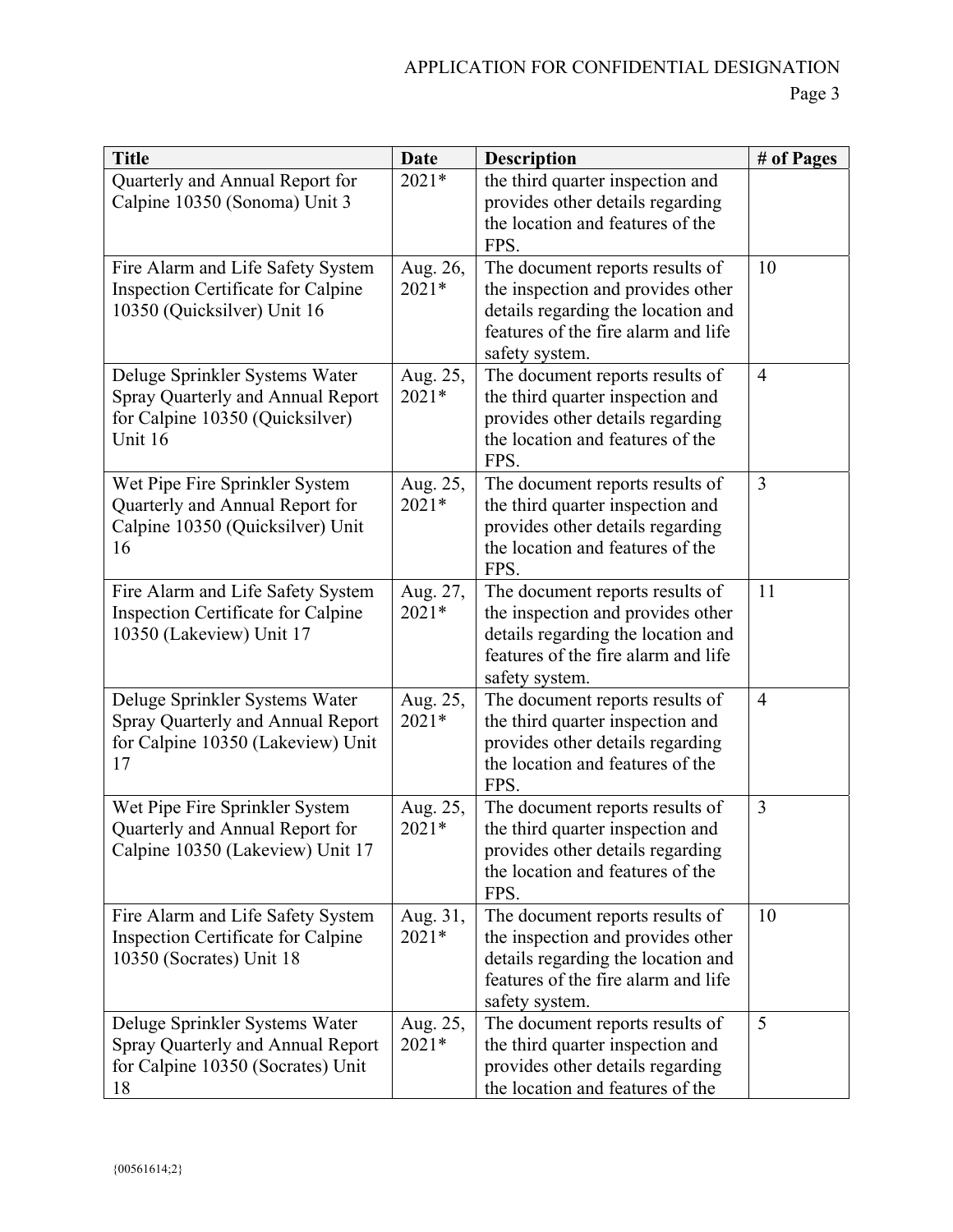## APPLICATION FOR CONFIDENTIAL DESIGNATION

| <b>Title</b>                                                                                                    | <b>Date</b>         | <b>Description</b>                                                                                                                                                  | # of Pages         |
|-----------------------------------------------------------------------------------------------------------------|---------------------|---------------------------------------------------------------------------------------------------------------------------------------------------------------------|--------------------|
|                                                                                                                 |                     | FPS.                                                                                                                                                                |                    |
| Wet Pipe Fire Sprinkler System<br>Quarterly and Annual Report for<br>Calpine 10350 (Socrates) Unit 18           | Aug. 25,<br>$2021*$ | The document reports results of<br>the third quarter inspection and<br>provides other details regarding<br>the location and features of the<br>FPS.                 | $\overline{3}$     |
| Fire Alarm and Life Safety System<br>Inspection Certificate for Calpine<br>10350 (Calistoga) Unit 19            | Aug. 23,<br>$2021*$ | The document reports results of<br>the inspection and provides other<br>details regarding the location and<br>features of the fire alarm and life<br>safety system. | 36                 |
| Deluge Sprinkler Systems Water<br>Spray Quarterly and Annual Report<br>for Calpine 10350 (Calistoga) Unit<br>19 | Aug. 25,<br>$2021*$ | The document reports results of<br>the third quarter inspection and<br>provides other details regarding<br>the location and features of the<br>FPS.                 | $\overline{4}$     |
| Dry Pipe Fire Sprinkler System<br>Quarterly and Annual Report for<br>Calpine 10350 (Calistoga) Unit 19          | Aug. 25,<br>$2021*$ | The document reports results of<br>the third quarter inspection and<br>provides other details regarding<br>the location and features of the<br>FPS.                 | $\overline{3}$     |
| Pre-Action Fire Sprinkler System<br>Quarterly and Annual Report for<br>Calpine 10350 (Calistoga) Unit 19        | Aug. 25,<br>$2021*$ | The document reports results of<br>the third quarter inspection and<br>provides other details regarding<br>the location and features of the<br>FPS.                 | 3                  |
| Fire Alarm and Life Safety System<br>Inspection Certificate for Calpine<br>10350 (Grant) Unit 20                | Aug. 31,<br>$2021*$ | The document reports results of<br>the inspection and provides other<br>details regarding the location and<br>features of the fire alarm and life<br>safety system. | 10                 |
| Deluge Sprinkler Systems Water<br>Spray Quarterly and Annual Report<br>for Calpine 10350 (Grant) Unit 20        | Aug. 25,<br>$2021*$ | The document reports results of<br>the third quarter inspection and<br>provides other details regarding<br>the location and features of the<br>FPS.                 | $\overline{4}$     |
| Wet Pipe Fire Sprinkler System<br>Quarterly and Annual Report for<br>Calpine 10350 (Grant) Unit 20              | Aug. 25,<br>2021*   | The document reports results of<br>the third quarter inspection and<br>provides other details regarding<br>the location and features of the<br>FPS.                 | $\overline{3}$     |
| Basis of Design Narrative and Re-<br>commissioning Plan for Grant (Unit                                         | Oct. 21,<br>2021    | This document summarizes the<br>Basis of Design of the Fire                                                                                                         | Approx-<br>imately |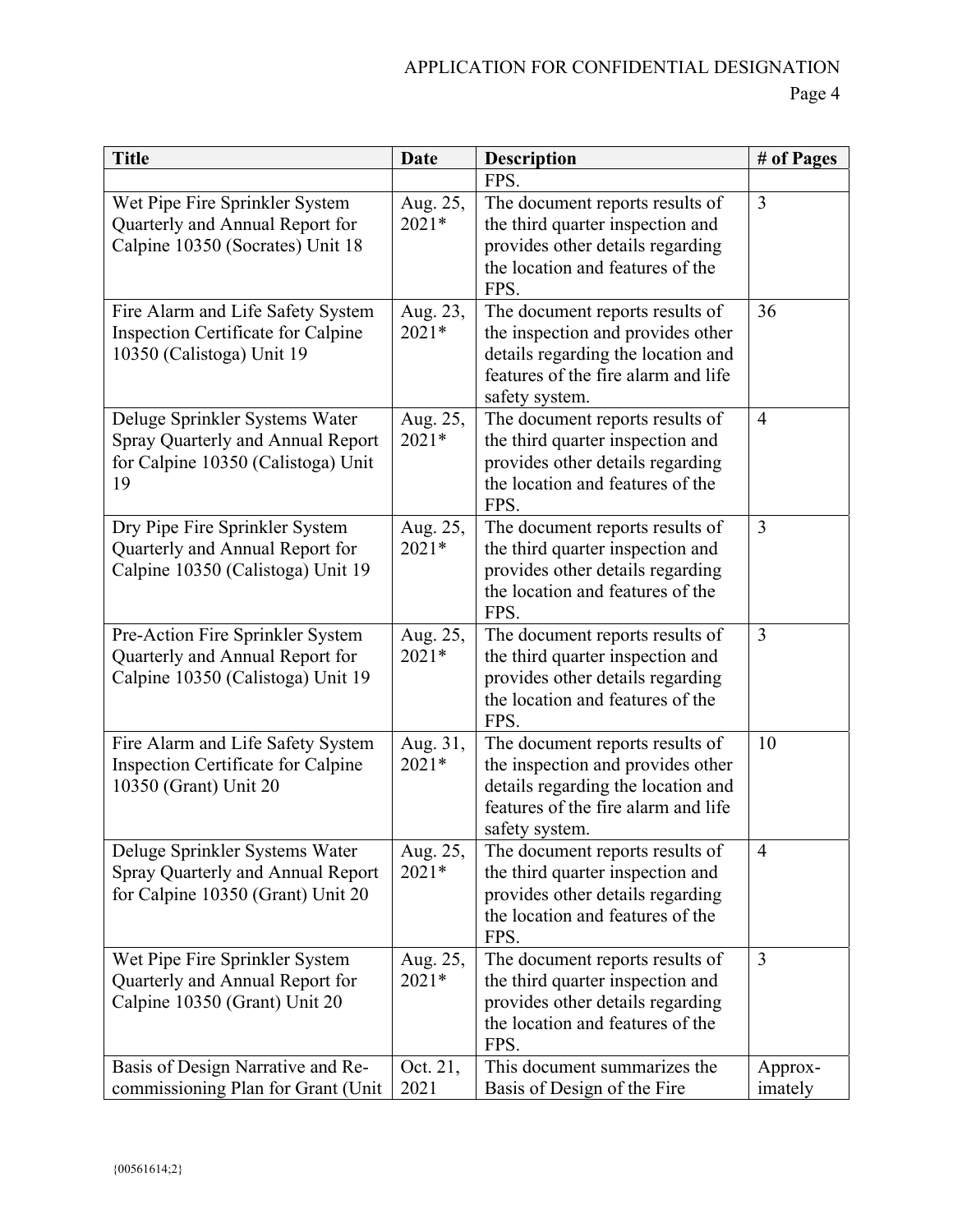| <b>Title</b>                                                                                                                                                                      | Date | <b>Description</b>                | # of Pages |
|-----------------------------------------------------------------------------------------------------------------------------------------------------------------------------------|------|-----------------------------------|------------|
| 20), and the exhibits and                                                                                                                                                         |      | Protection and Life Safety        | 130        |
| appendices thereto                                                                                                                                                                |      | Systems designed to protect Grant |            |
|                                                                                                                                                                                   |      | (Unit 20) and outlines a          |            |
|                                                                                                                                                                                   |      | Recommissioning Plan developed    |            |
|                                                                                                                                                                                   |      | to confirm and verify that the    |            |
|                                                                                                                                                                                   |      | systems performance continues to  |            |
|                                                                                                                                                                                   |      | GPC's requirements and basis of   |            |
|                                                                                                                                                                                   |      | design.                           |            |
|                                                                                                                                                                                   |      |                                   |            |
| *The document dates reflect the date of the inspection provided in the reports, and does not indicate the<br>date that these reports were made available to GPC by the inspector. |      |                                   |            |

If this Application for Confidential Designation is granted, GPC intends to seek confidential designation going forward for the following categories of records, which GPC considers substantially similar to those records listed above, under the rule for Repeated Applications for Confidential Designation provided in Title 20, Sec. 2505 (a)(4). GPC expects these repeated confidential compliance submissions to include the following categories of documents:

- Appendix A to the monthly FPS recommissioning reports, which details ongoing FPS maintenance and construction activities at the Projects;
- Appendix B to the monthly recommissioning reports, which provides a detailed schedule of the FPS recommissioning tasks at the Projects;
- Fire Protection System Inspection, Testing and Maintenance ("ITM") Reports, which may include, but may not be limited to, the following: fire alarm and life safety inspection certificates; deluge sprinkler systems water spray reports; dry-pipe fire sprinkler system reports; pre-action fire sprinkler system reports; and wet pipe fire sprinkler system reports;
- Letters identifying any deficiencies or failures from the ITM Reports and the associated corrective items;
- Draft Basis of Design Narratives;
- Final Basis of Design Narratives;
- Draft Recommissioning Plans; and
- Final Recommissioning Plans.

*b. Parts of the information or data for which you request confidential designation.* 

The *Confidential FPS Information* should be kept confidential in their entirety.

*2. State the length of time the record should be kept confidential, and provide justification for the length of time.*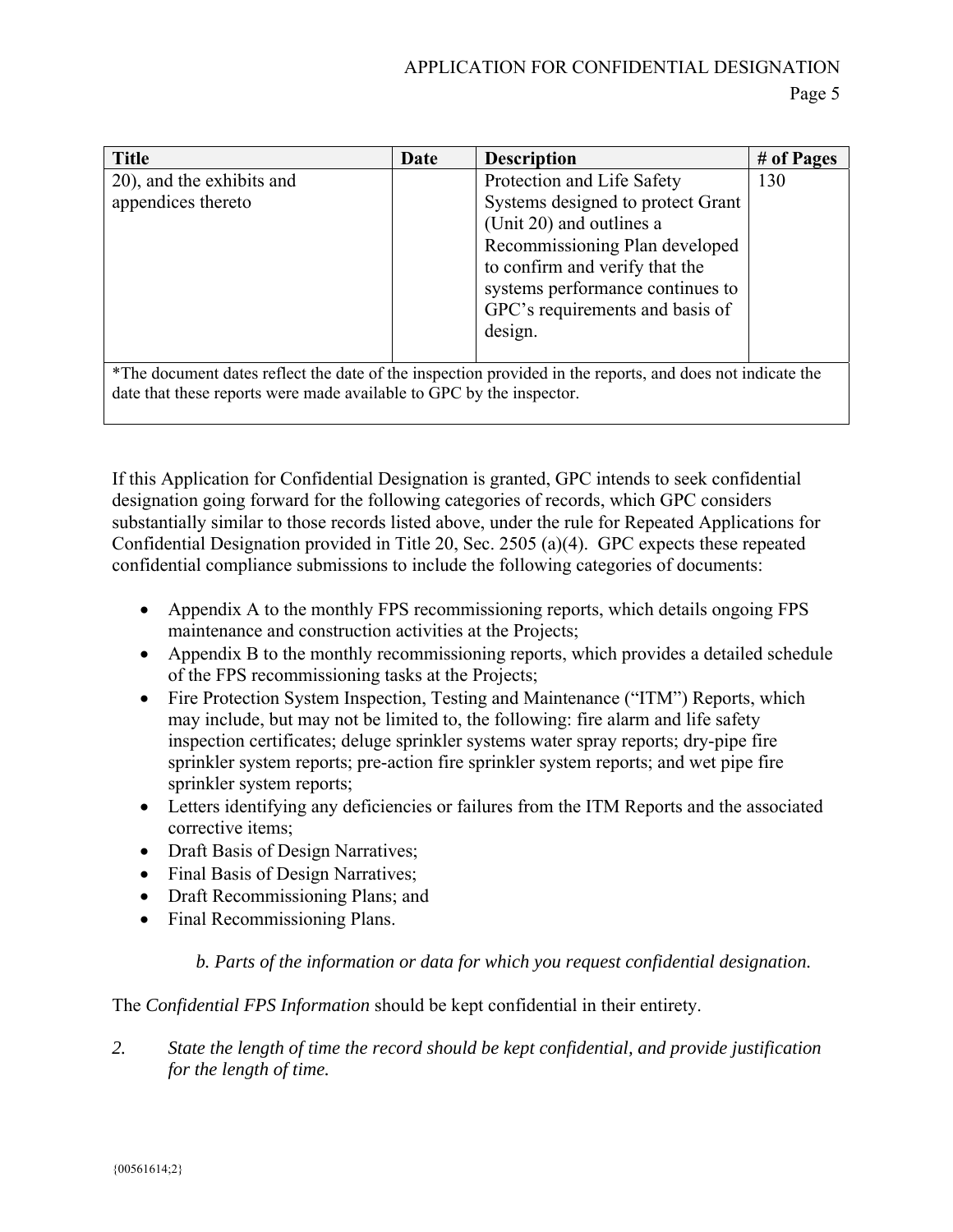The *Confidential FPS Information* should be held confidential for the life of the Projects to protect the information contained therein.

- *3. Cite and discuss:* 
	- *(a) the provisions of the Public Records Act or other law that allow the Commission to keep the information or data confidential, and explain why the provision applies to the material; and*
	- *(b) the public interest in nondisclosure of the material submitted for confidential designation. If the material contains trade secrets or its disclosure would otherwise cause loss of a competitive advantage, please state how it would be lost, the value of the information to the applicant and the ease or difficulty with which the information could be legitimately acquired or duplicated by others.*

The *Confidential FPS Information* should be kept confidential for the following reasons.

First, the Public Records Act broadly exempts corporate proprietary information, including trade secrets, from public disclosure. (Gov't Code  $\&$  6254.7(d), 6254.15.) Trade secrets include "any formula, plan, … production data, or compilation of information …, which is known only to certain individuals within a commercial concern who are using it to fabricate, produce, or compound an article of trade or a service … and which gives its user an opportunity to obtain a business advantage over competitors who do not know or use it." (Gov't Code §§ 6254.7(d), 6254.15.) The California Civil Code Section 3426.1(d) defines a "trade secret" as follows:

- (d) "Trade secret" means information, including a formula, pattern, compilation, program, device, method, technique, or process, that:
	- (1) Derives independent economic value, actual or potential, from not being generally known to the public or to other persons who can obtain economic value from its disclosure or use; and
	- (2) Is the subject of efforts that are reasonable under the circumstances to maintain its secrecy.

The *Confidential FPS Information* contains compilations of information related to the specific technologies employed at the Projects, including the design and location of certain fire protection system components, diagrams and drawings of the FPS plans for the Projects, and other commercially valuable information related to the geothermal facilities' operations and schematics. Such information constitutes trade secrets as the Applicant has made significant efforts and investments in the plant-specific updated Basis of Design for the FPS and the recommissioning plans. The *Confidential FPS Information* also has independent economic value as GPC uses this information for asset protection purposes.

In addition to concerns regarding the value of this information to competitors in the renewable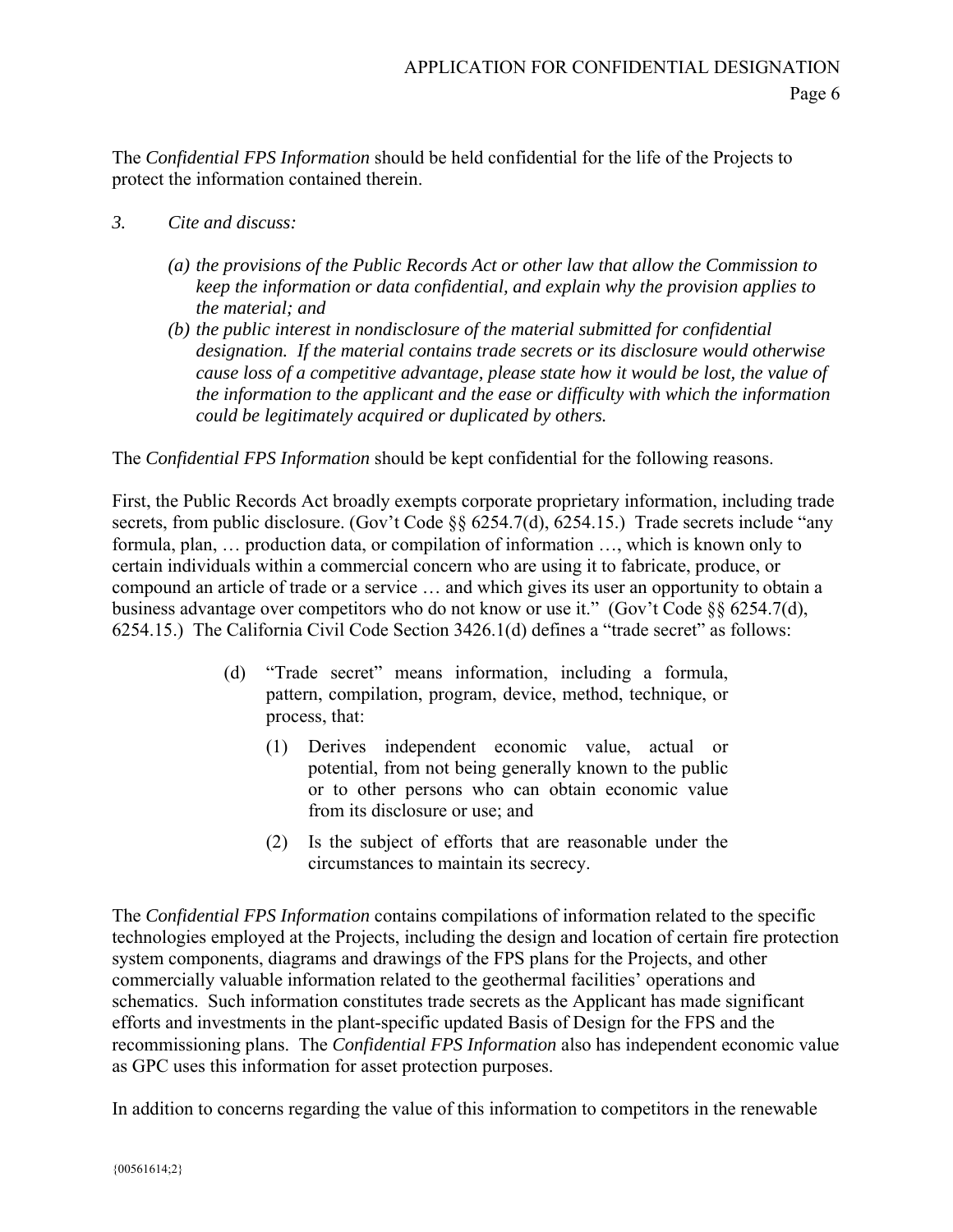energy supply market, GPC purchases equipment for the FPS and retains the services of consultants and contractors to conduct work associated with the recommissioning, to inspect the FPS, and to carry out any ITM corrective actions. Public disclosure of the information in the *Confidential FPS Information* could place GPC at a pricing disadvantage where the totality of the Basis of Designs, Recommission Plans, the schedule of the FPS recommissioning efforts, or other information in the *Confidential FPS Information* is public and available to potential vendors of equipment and providers of fire protection system services.

Thus, the *Confidential FPS Information* has independent economic value from not being generally known to the public, including GPC's competitors and vendors, that could obtain economic value from the disclosure or use of the *Confidential FPS Information*.

Second, the Public Record Act provides a specific exclusion from disclosure where "…on the facts of the particular case the public interest served by not disclosing the record clearly outweighs the public interest served by disclosure of the record." (Gov't Code  $\S$  6255(a).) In this case, the public interest in protecting the records associated with the fire protection systems for the Projects arises from preventing possible vandalism, tampering, or other attacks by persons or parties that could be facilitated by public disclosure of the details of the fire protection systems. Attacks on energy infrastructure are a real, contemporary threat. In the case of the *Confidential FPS Information*, the public interest is best served by nondisclosure when considering the potential security concerns that could arise where detailed power plant fire protection information is made public. Furthermore, the fire protection systems are located at private, secure facilities that are closed to the public, so there is little public interest in disclosing such site-specific information on these systems.

Third, the Public Records Act protects from disclosure "Records, the disclosure of which is exempted or prohibited pursuant to federal or state law, including, but not limited to, provisions of the Evidence Code relating to privilege. (Gov. C. 6254(k).) Therefore, where a record is protected from disclosure under the Freedom of Information Act ("FOIA"), it must be protected from disclosure under the Public Records Act.

California Government Code Section 6254 (ab), in pertinent part, excludes from disclosure, "Critical infrastructure information ["CII"], as defined in Section 131(3) of Title 6 of the United States Code, that is voluntarily submitted to the Office of Emergency Services for use by that office, including the identity of the person who or entity that voluntarily submitted the information.\* \* \*" Both the Department of Homeland Security ("DHS") and the Federal Energy Regulatory Commission ("FERC") have processes for this exemption. Similarly, FERC protects Critical Energy Infrastructure Information ("CEII") through an application for protection from FOIA disclosure.

The *Confidential FPS Information* is similar to the type of information subject to collection by either DHS or FERC. While there has been no occasion to date for the Applicants to seek CII or CEII designation for the *Confidential FPS Information*, if either agency were to make such a request, the Applicants would avail themselves of these federal agencies' processes to protect the sensitive fire protection-related information for disclosure under FOIA.